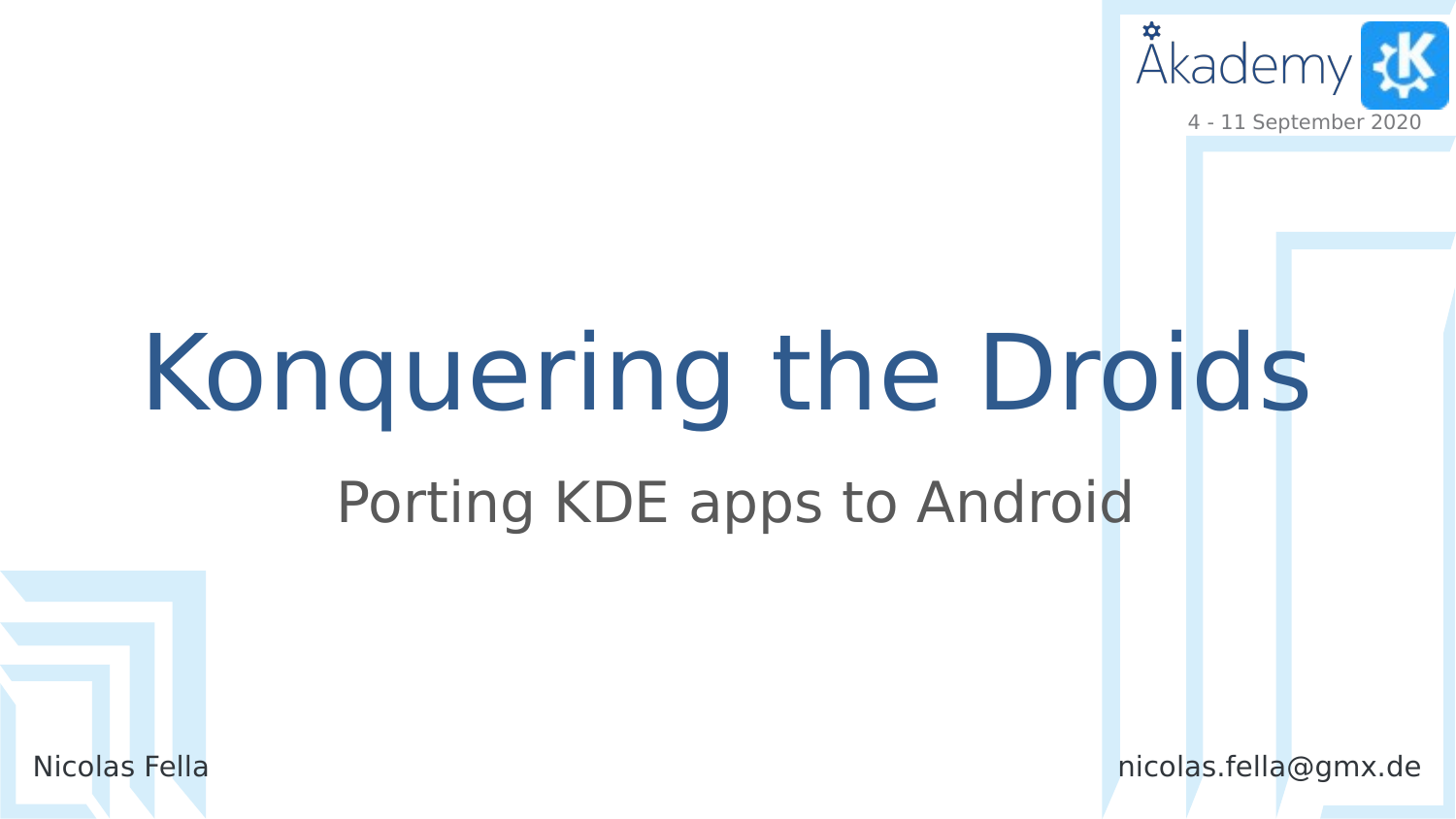

### The year of the Linux Desktop

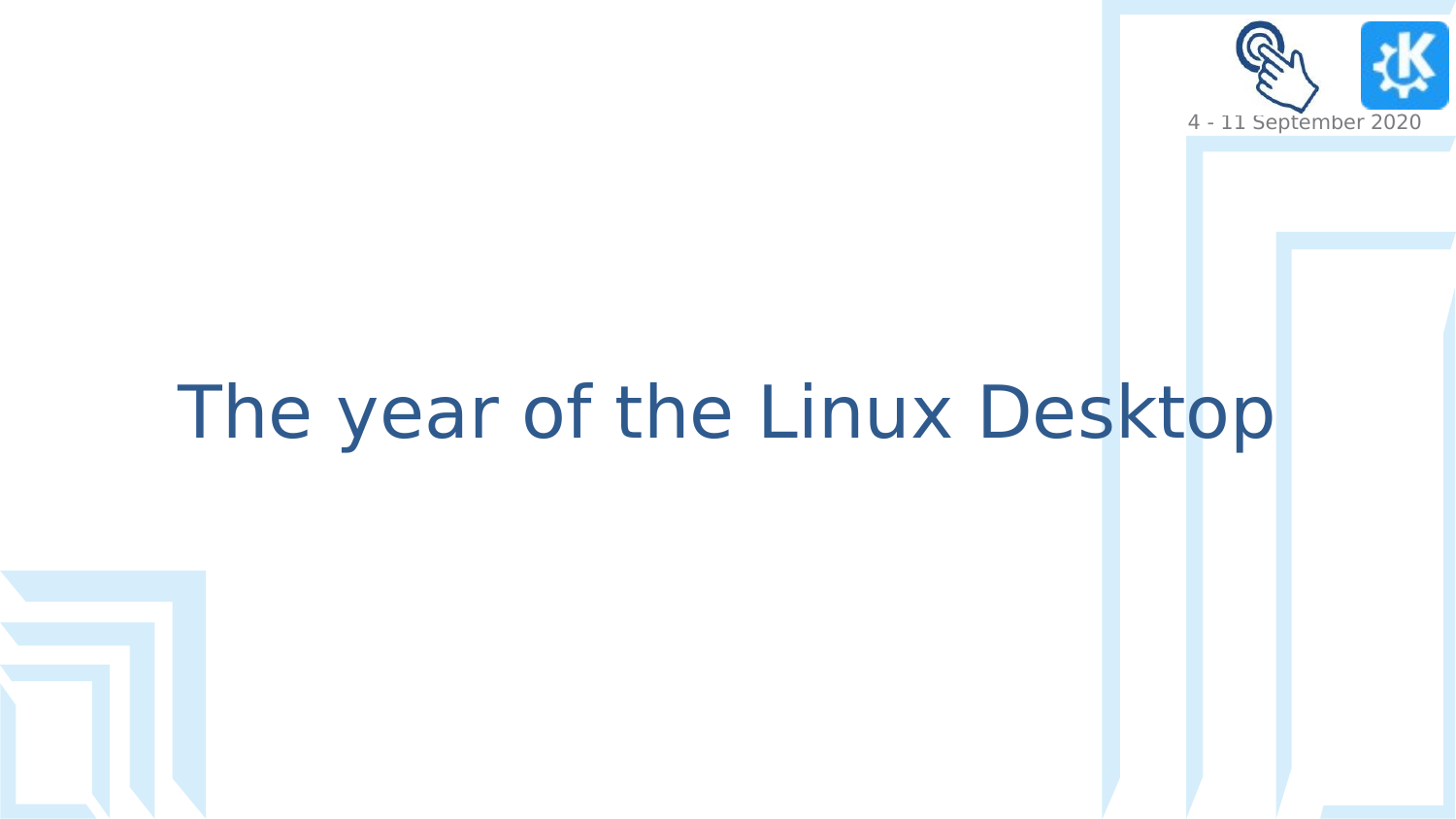



"A world in which everyone has control over their digital life and enjoys freedom and privacy."

- Our digital lifes increasinly take place on mobile devices
- If we don't provide solutions there we are failing our mission
- Plasma Mobile is our vision
- Creating solutions for Android is a stepping stone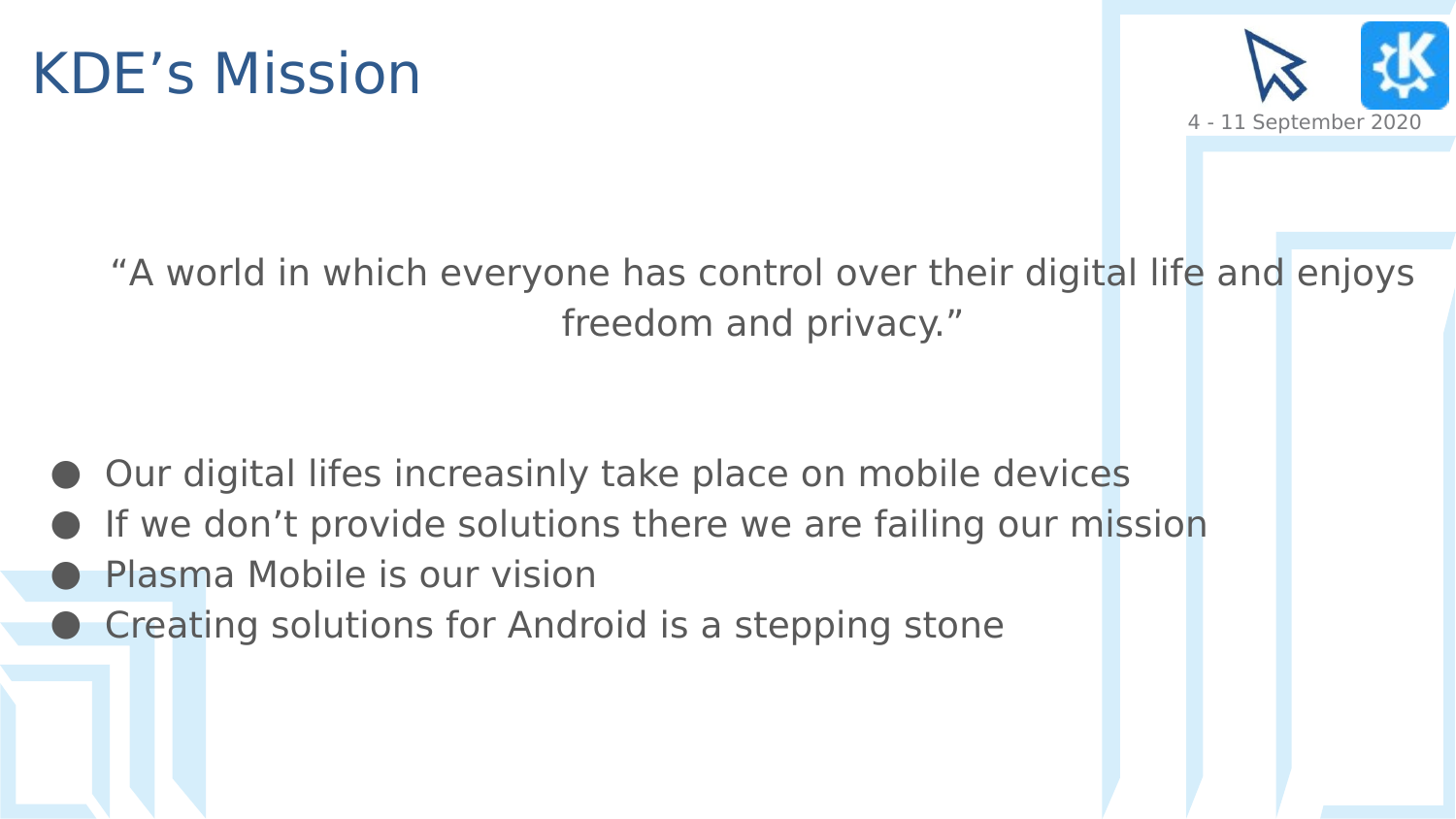#### Agenda

- Why do we care about Android?
- Where are we now?
- How hard is it?
- How is it done?
- How can we improve it?



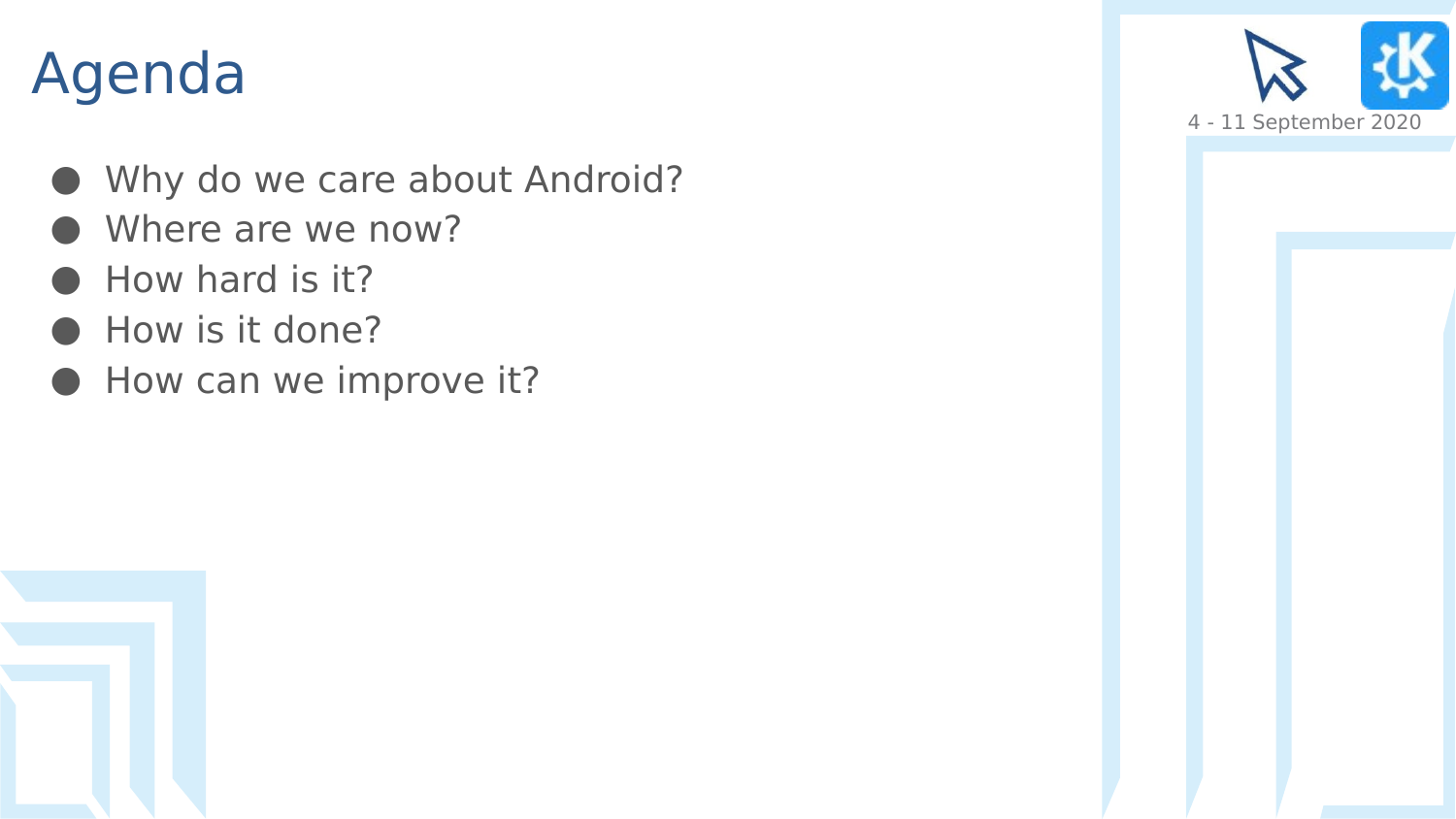#### Why do we care about Android

- More than one billion users
- Including a lot of us
- Enable eat-your-own-dogfood testing
- Grow the number of potential contributors

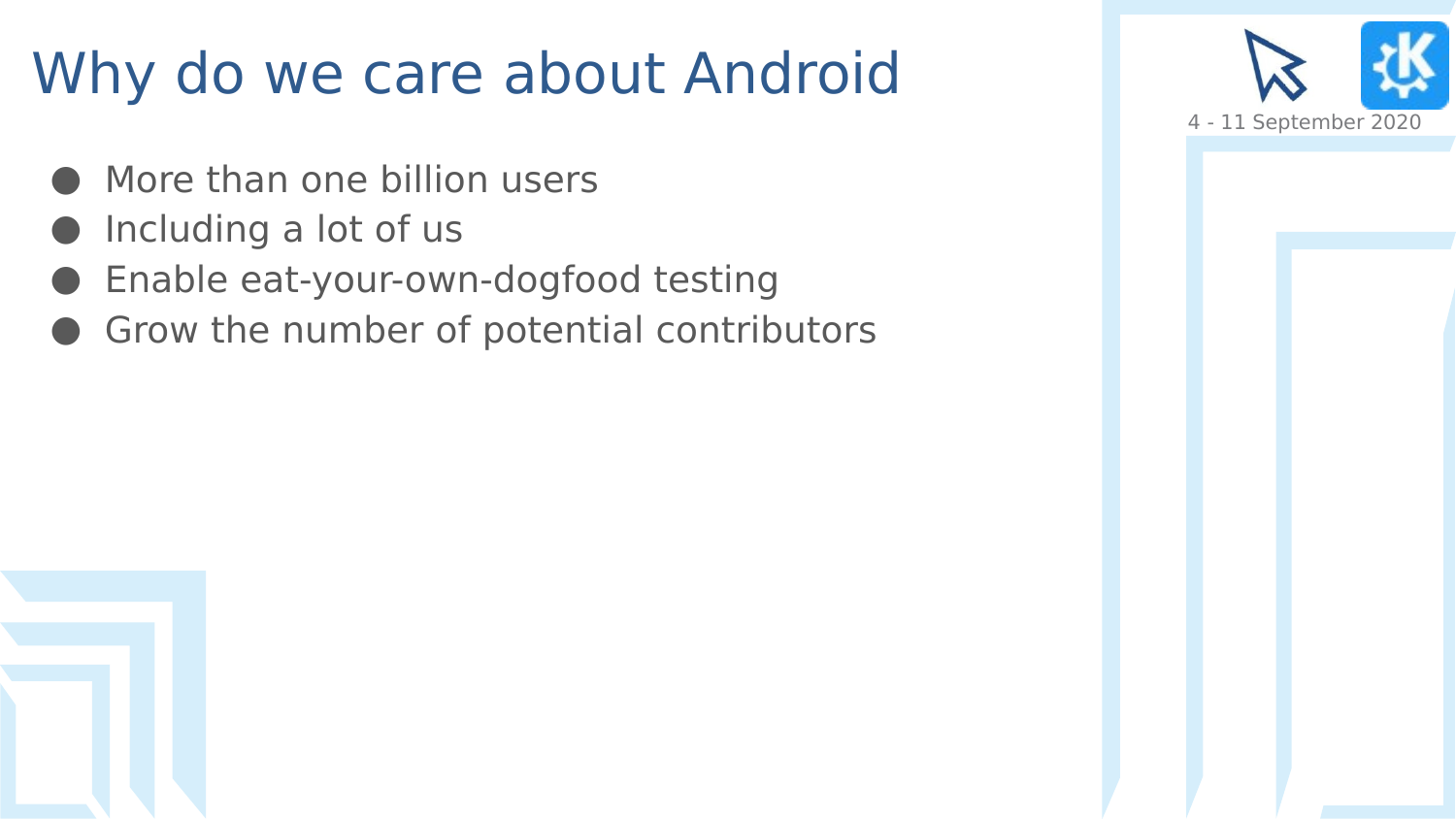#### Where are we now?

- 30 apps on <https://binary-factory.kde.org/view/Android>
- 7 apps on Google Play
- 3 apps on F-Droid

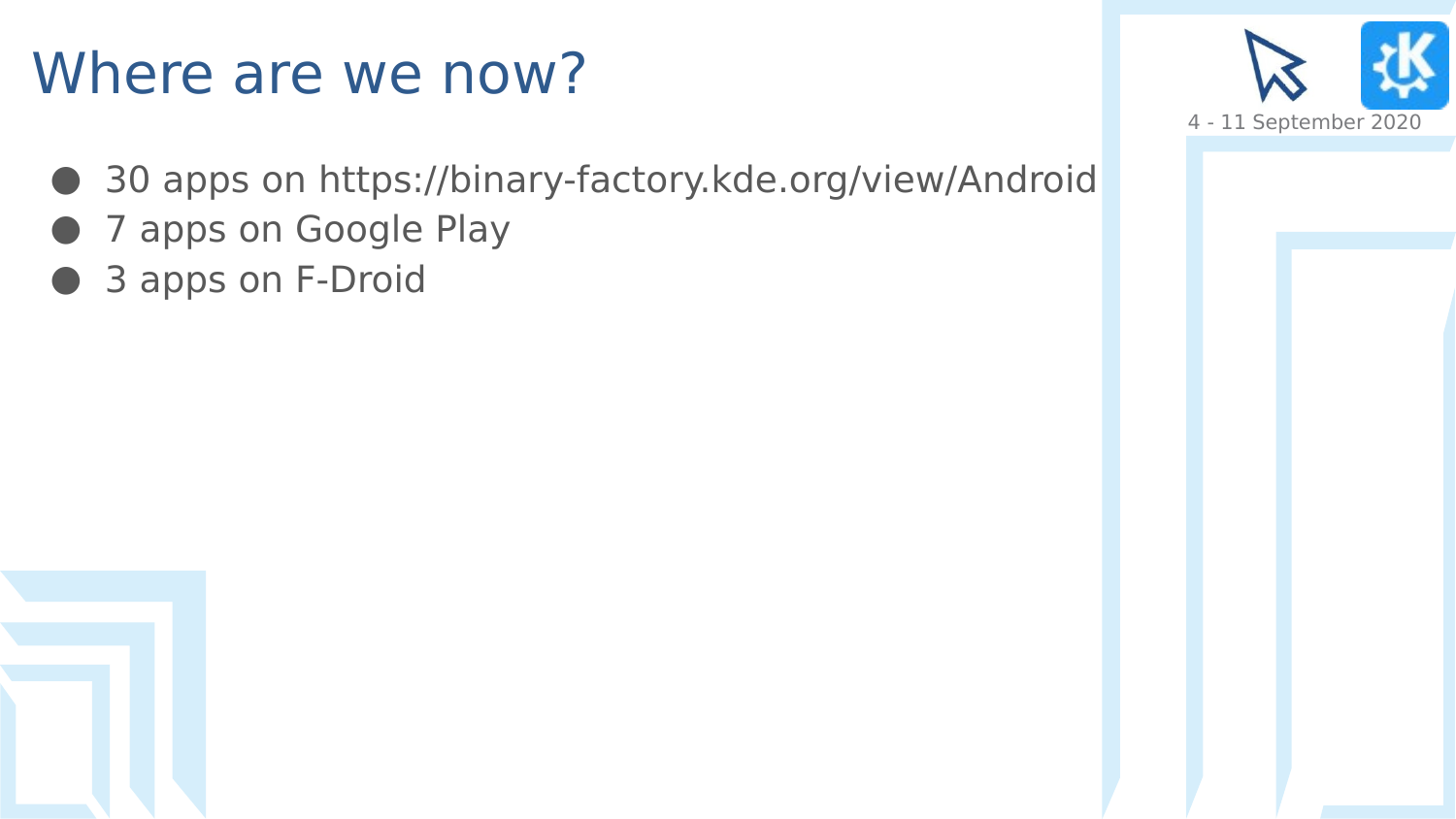#### How hard is it?

- It depends ;-)
- Things that make it hard
	- Mobile-unfriendly design
	- QtWidgets
	- DBus
	- glibc-isms
	- Exotic build systems
	- Multi-process architectures

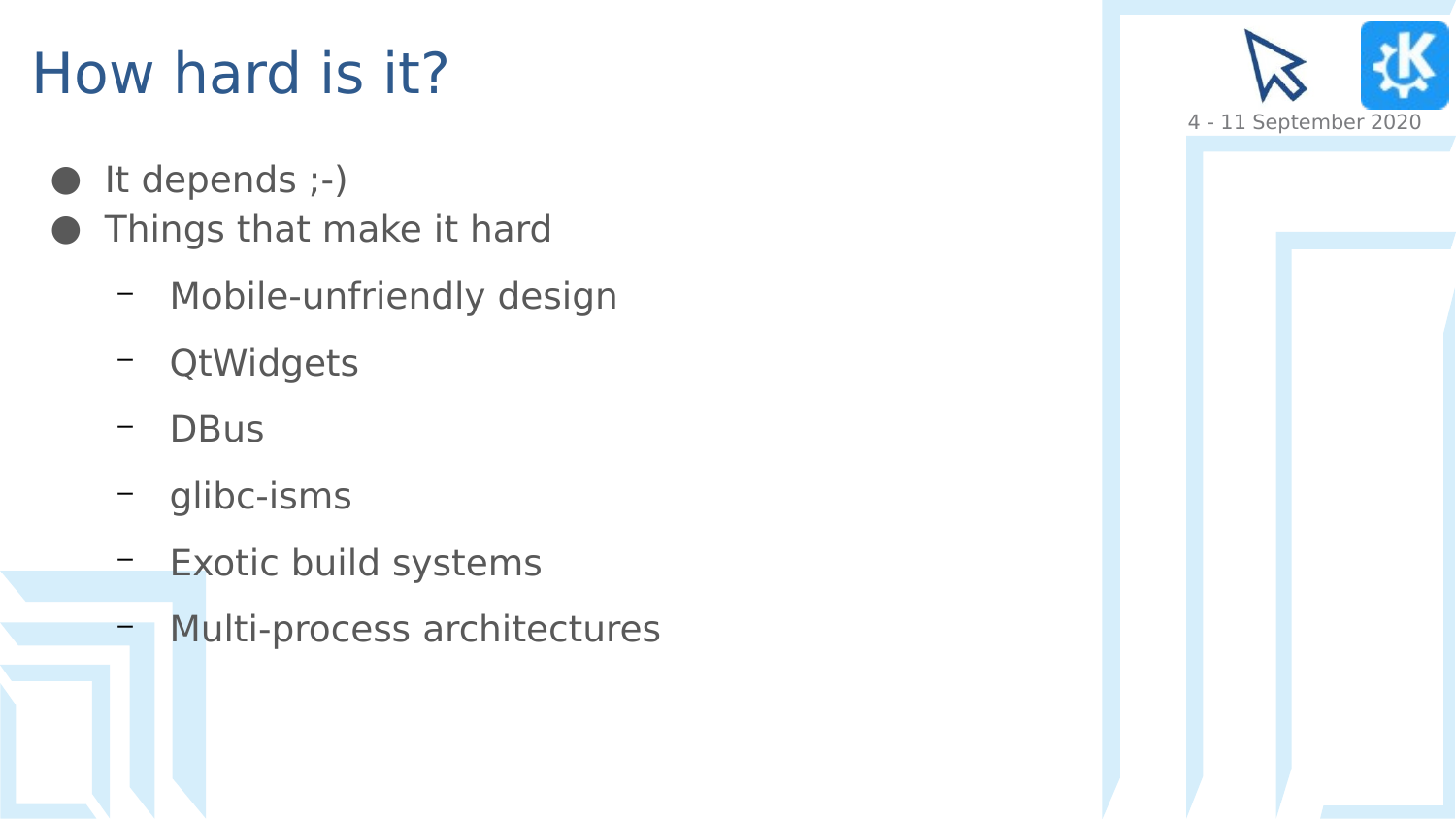#### How is it done?

- Just call cmake with the right arguments ;-)
- **Build steps** 
	- Get Android SDK and NDK
	- Get Qt for Android
	- Build all dependencies for Android
	- Build your app for Android
	- Build APK using androiddeployqt

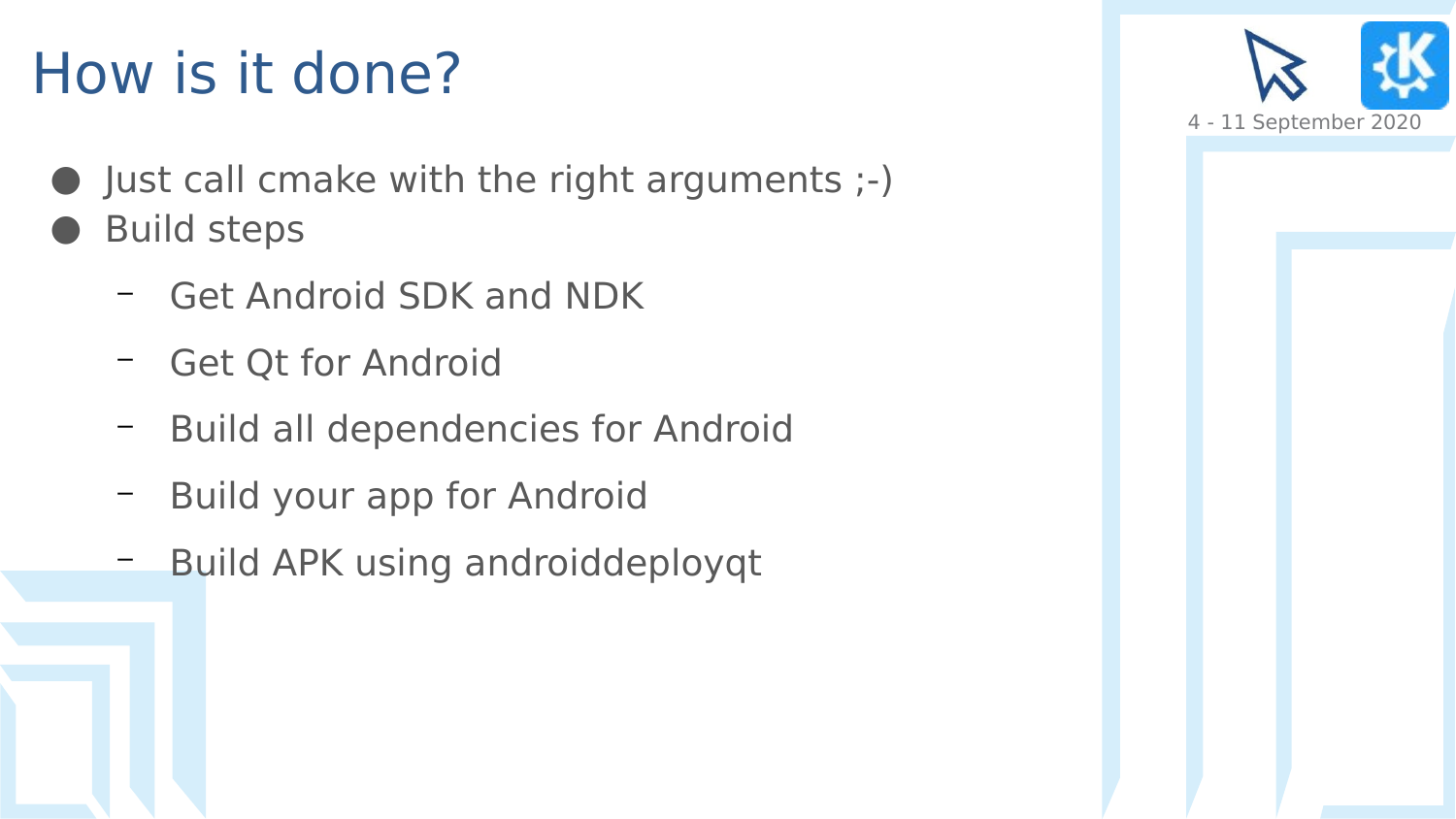#### How does KDE help with that?



- **ECM provides an Android toolchain** cmake -DCMAKE\_TOOLCHAIN\_FILE=/path/to/ECM/toolchain/Android.cmake -DCMAKE\_PREFIX\_PATH=/path/to/qt/android
	- Wraps androiddeployqt calls into 'make create-apk'
	- Ready-made docker container https://community.kde.org/Android/Environment via Container
	- KDE Frameworks abstract things
	- Check out Volker's talk: https://www.youtube.com/watch? v=bIeX5HzF11E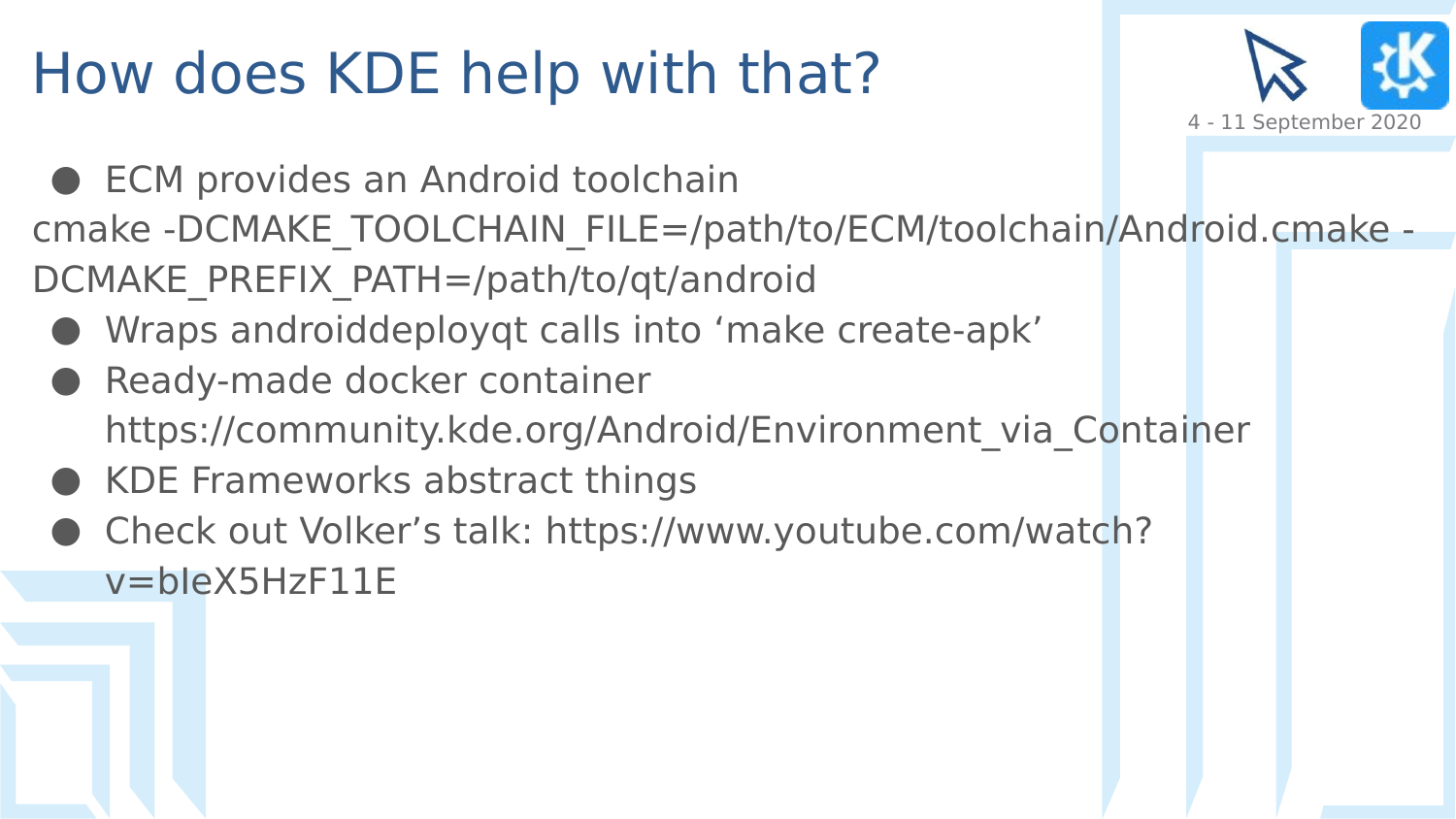#### Steps for new apps

- Add AndroidManifest.xml
	- Copy from some project
	- Replace names
	- android.app.lib name must match executable name
	- Usually in android/ subfolder
- Export main() method: Q\_DECL\_EXPORT int main()
	- Add app icon in android/res/drawable

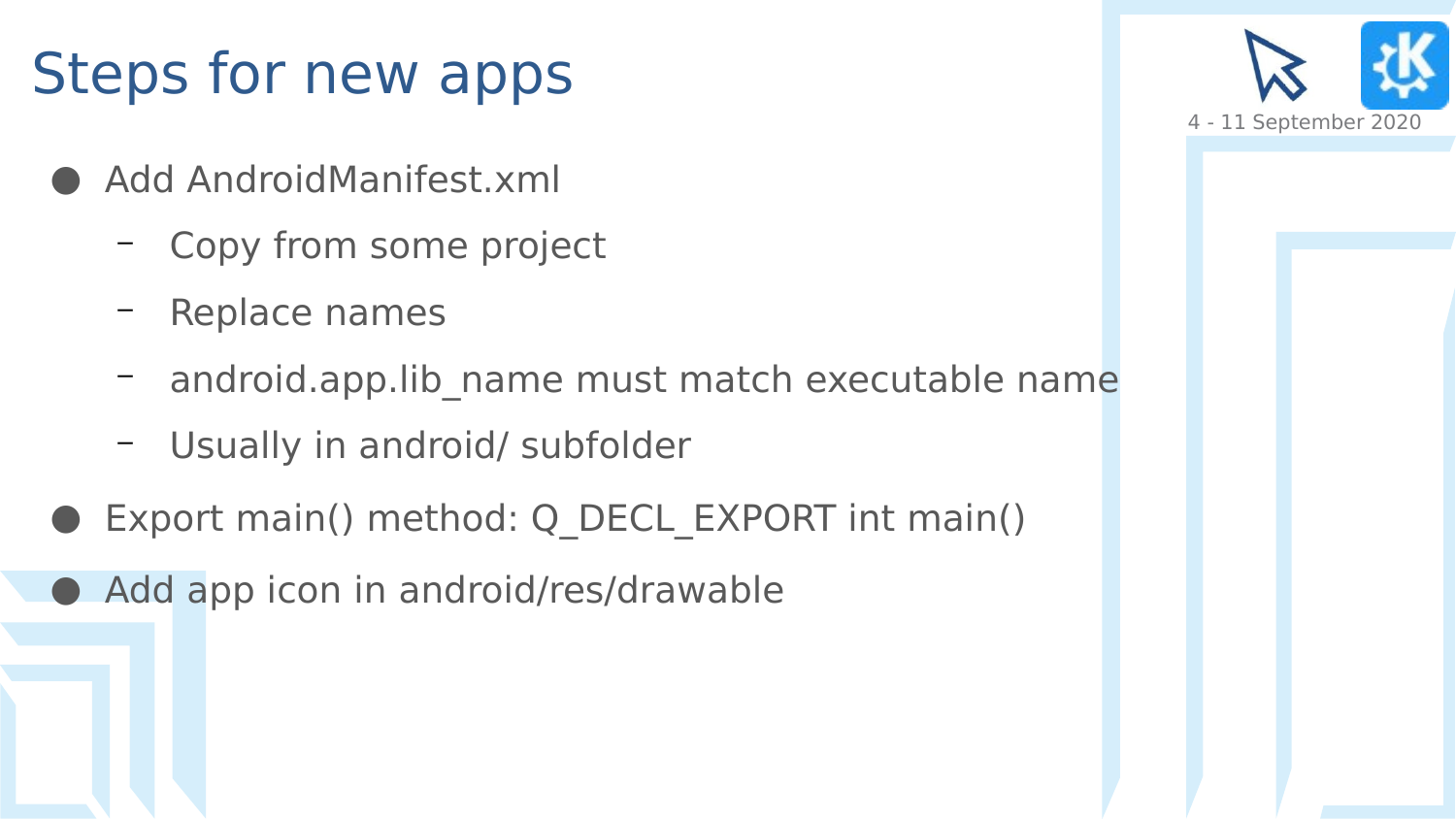#### Where are my icons?



- To load icons from the icon theme we need to bundle them
- Done with kirigami package breeze icons cmake macro

kirigami package breeze icons(ICONS

document-open

help-about

...

)

target link libraries(yourapp Qt5::Svg) to bundle it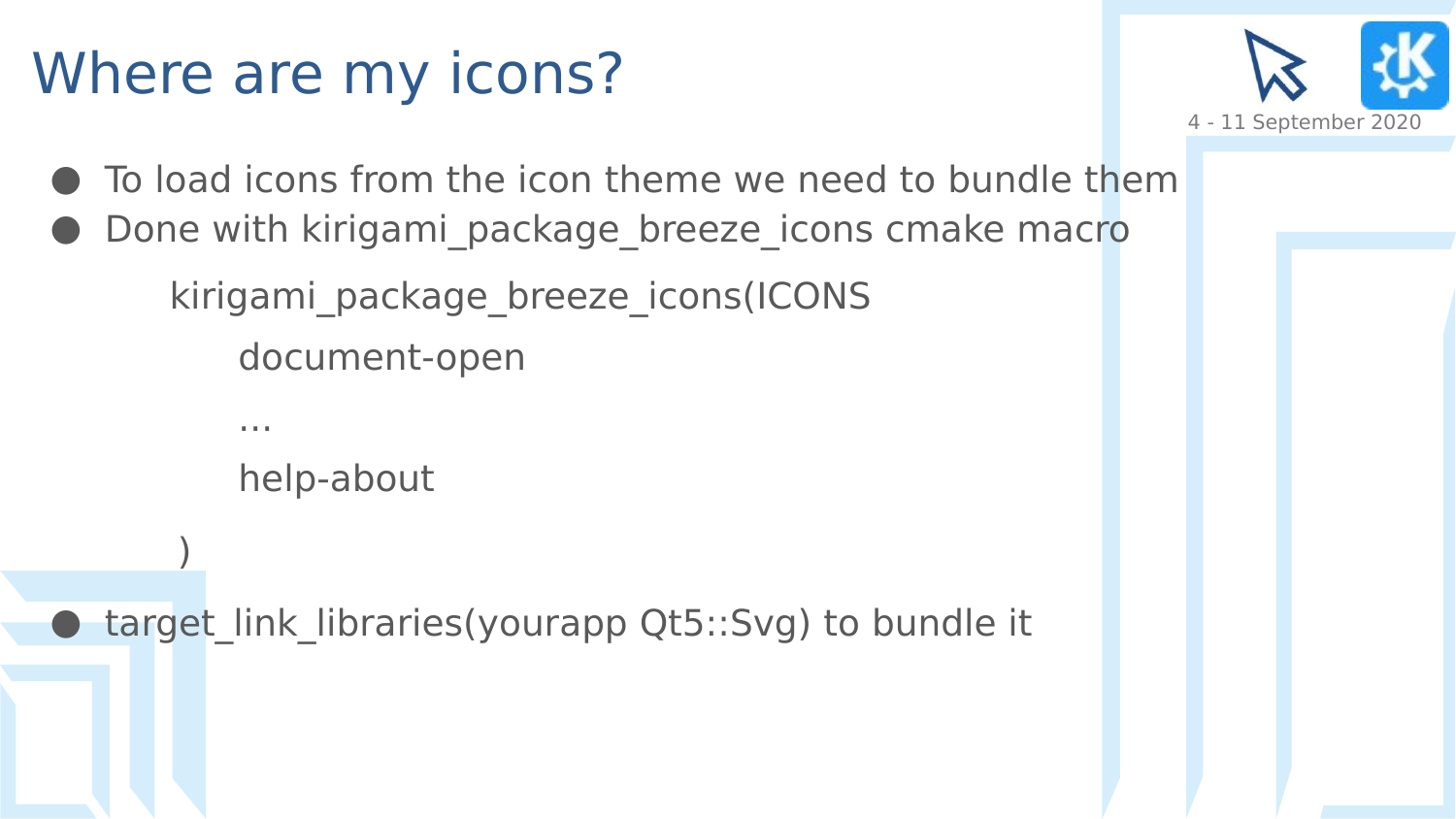#### What else needs to be done?



- Plugin systems need special care
	- Needs libname-android-dependencies.xml file
	- [https://invent.kde.org/frameworks/knotifications/-/blob/master/src/C](https://invent.kde.org/frameworks/knotifications/-/blob/master/src/CMakeLists.txt#L243) [MakeLists.txt#L243](https://invent.kde.org/frameworks/knotifications/-/blob/master/src/CMakeLists.txt#L243)
	- [https://invent.kde.org/frameworks/kpeople/-/commit/2ce4d6164797](https://invent.kde.org/frameworks/kpeople/-/commit/2ce4d61647972c61100ae0dbd06c328d9d9901da) [2c61100ae0dbd06c328d9d9901da](https://invent.kde.org/frameworks/kpeople/-/commit/2ce4d61647972c61100ae0dbd06c328d9d9901da)
- Check your file paths!
	- Consider bundling things in qrc
	- QStandardPaths::GenericDataLocation is not accessible without permission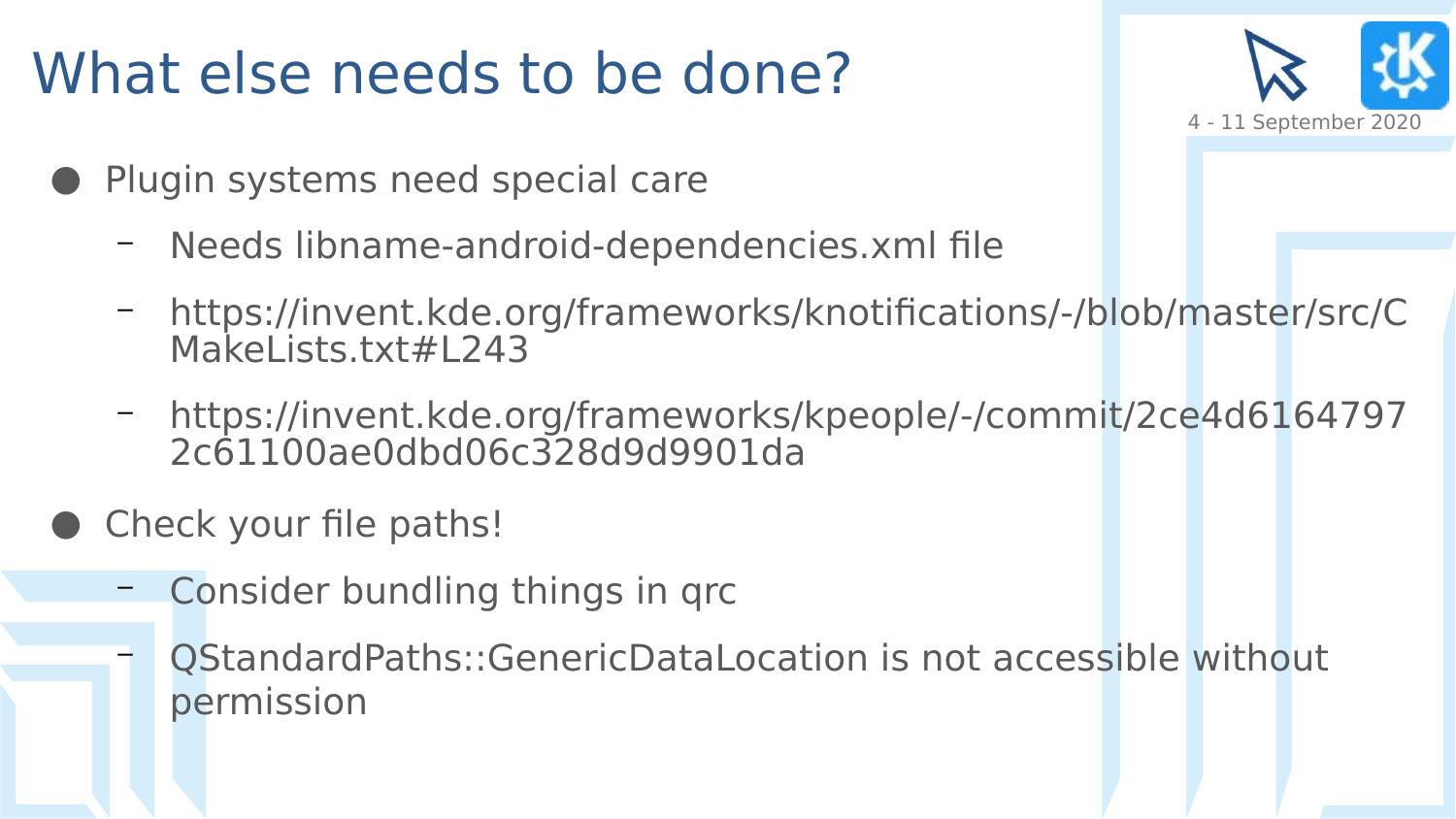#### What about Android-specific code?



- Use if(ANDROID) or if(NOT ANDROID) in cmake
- Use  $#$ if Q OS ANDROID in C++ code
- Use classes from QtAndroidExtras where possible
- Use JNI wrappers from QtAndroidExtras to call Android API
- Consider upstreaming solutions to KF5

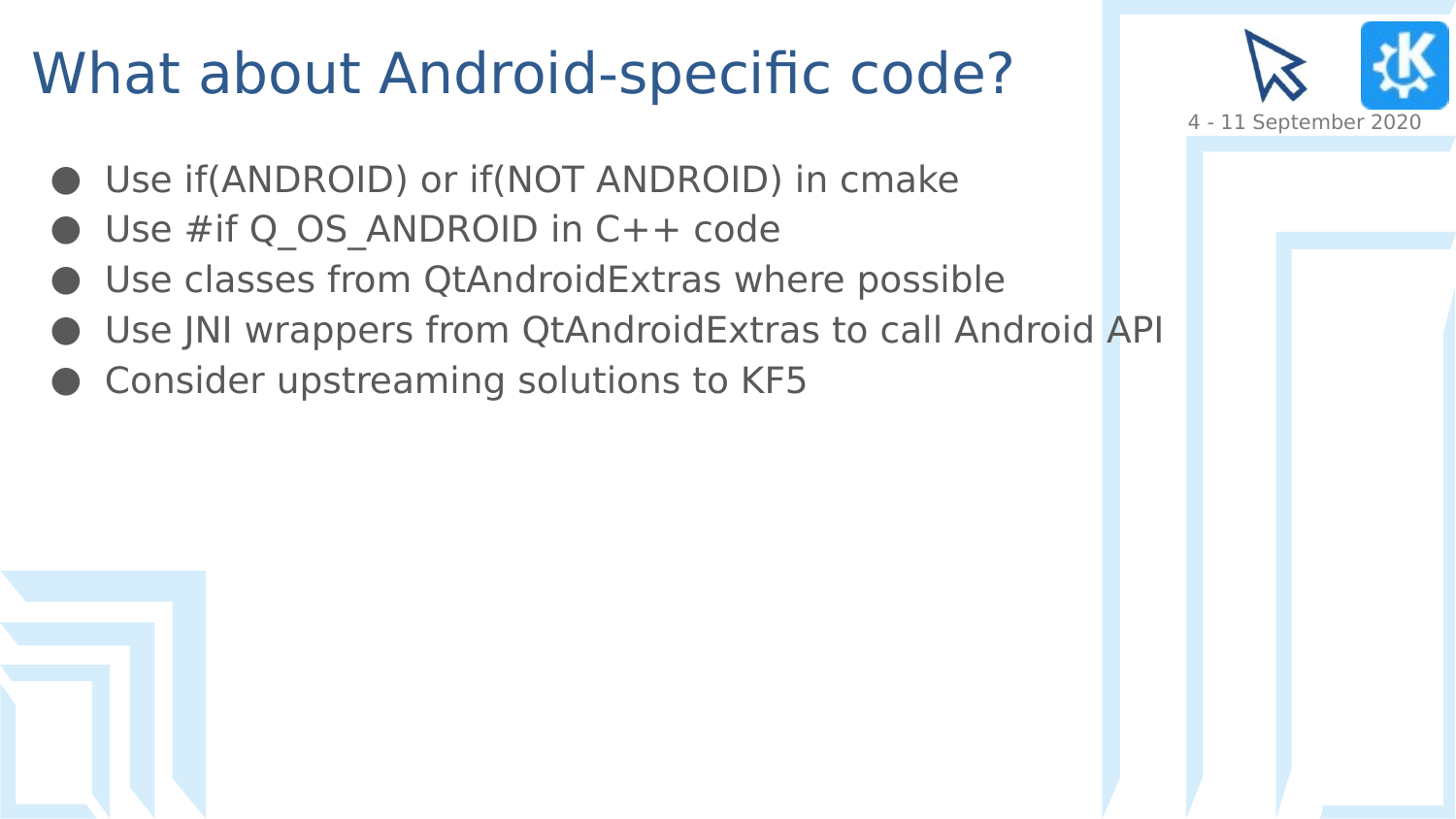#### Where can I learn more?



- The code is documentation enough ;-)
- Study

[https://invent.kde.org/sysadmin/ci-tooling/-/tree/master/system-images/](https://invent.kde.org/sysadmin/ci-tooling/-/tree/master/system-images/android/sdk) [android/sdk](https://invent.kde.org/sysadmin/ci-tooling/-/tree/master/system-images/android/sdk)

- Consult Qt documentation
- <https://community.kde.org/Android>
- #kde-android:kde.org on Matrix

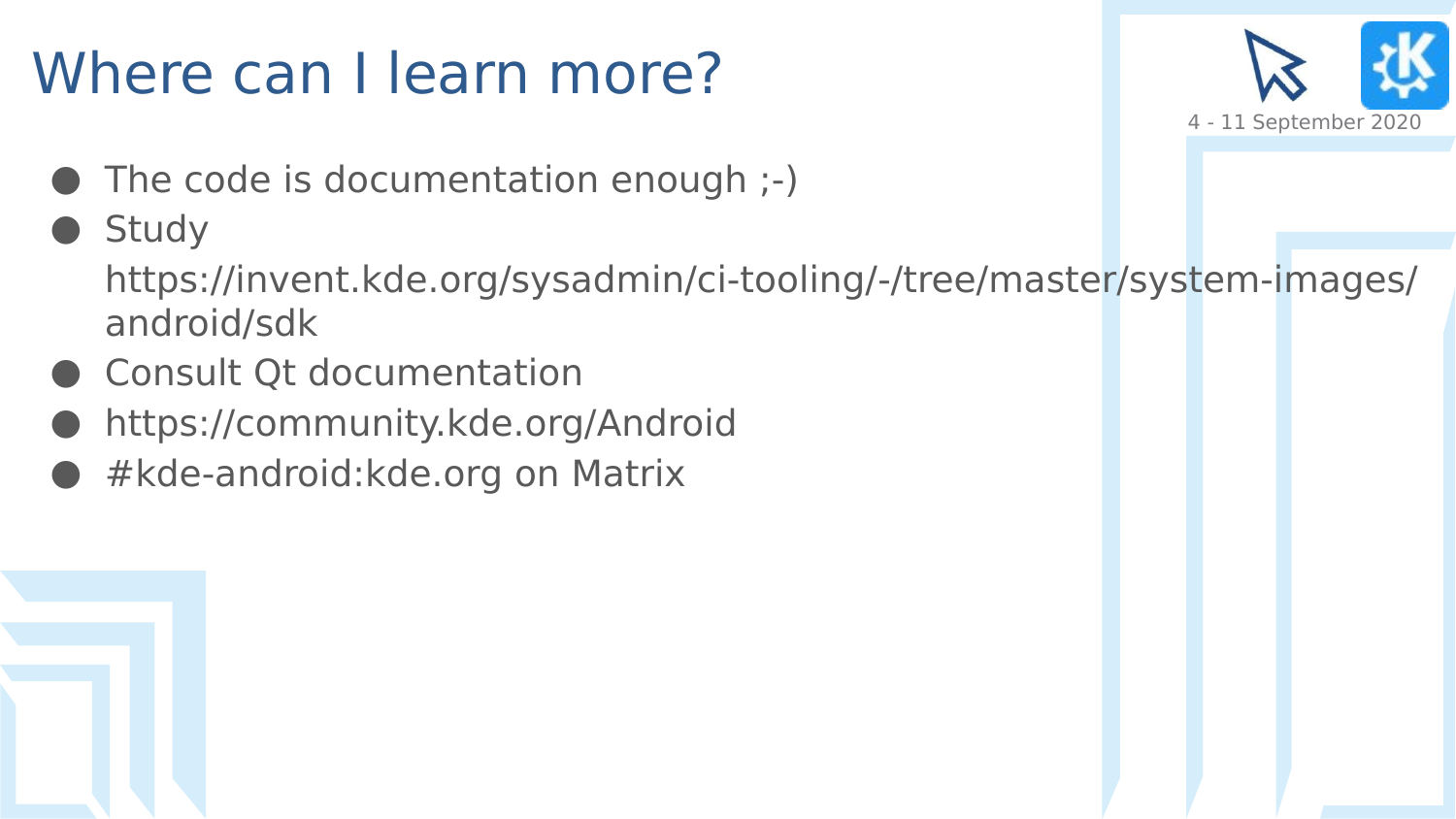#### Can we improve this?

- The whole process can be tricky
- We need better documentation and tooling
- Come to the BoF